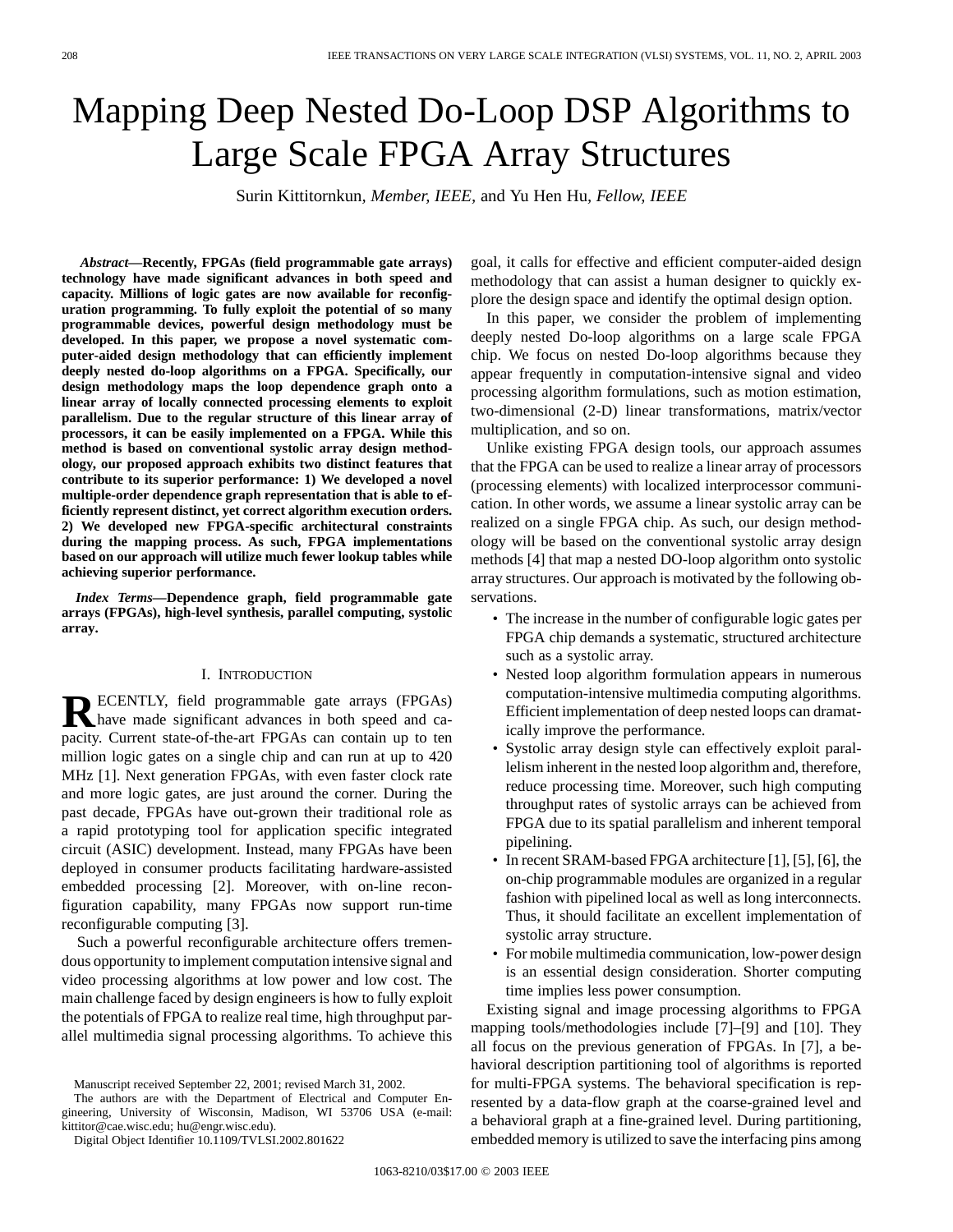FPGAs. The MATCH project [8] maps Matlab nested loop algorithms for FPGA implementation. The loop body is pipelined to a number of stages and scheduled subject to memory constraints so that each loop iteration is started every initiation period. Hence, the computation throughput is increased. In addition to Matlab, Einhardt, and Luk [9] target at loops written in C programming language. Finally, DG2VHDL [10] is a VHDL generator of the hardware counterpart of a nested loop algorithm. Due to identical functionality of each loop body, the mapping results in an array of small processing elements (PEs).

However, current FPGA mapping tools are inefficient for mapping nested loop algorithm to its regular structure since no built-in FPGA constructs have been integrated in the mapping. Our approach is distinct from these existing approaches in two major aspects.

- 1) We propose a novel representation of loop dependence graphs so that different execution orders of a loop can be represented in a concise format. By mapping this *multiple execution order dependence graph* (MODG) into a processor array, more feasible solutions may be uncovered and the solution will be closer to the globally optimal solution.
- 2) We formulate and impose additional architectural constraints during the mapping process based on the unique characteristics of a modern FPGA architecture. By doing so, the mapping can be performed to closely match the underlying FPGA architecture. As such, more efficient implementation can be accomplished. Specifically, we use the Xilinx Virtex architecture [5] as an example and deduce a set of architecture dependent constraints to achieve this goal.

The proposed methodology is aimed at mapping (scheduling and assignment) a nested loop algorithm to an array of PEs. Each PE is composed of datapath and control logics. The datapath can be pipelined to meet a high computing throughput rate while exploiting built-in constructs such as lookup table (LUT), local storage BlockRAM, and others. To illustrate this novel design methodology, we use block-matching mothion estimation as an example. Compared to the existing implementations, our results achieve compact FPGA layout and high hardware utilization with fewer I/Os.

We begin by introducing the notion of systolic array in Section II. The MODG formulation, a novel representation of nested loop, and its design methodology are elaborated next in Section III. An example of motion estimation is illustrated and discussed in Section IV. At the end, Section V concludes this paper along with its limitations.

## II. SYSTOLIC ARRAY AND FPGA

In this section, we will describe how our research is motivated. Inspired by the classical systolic array, this paper is intended as an algorithm to FPGA mapping methodology. It overcomes the limitation of systolic mapping while exploiting the built-in constructs of FPGA.

#### *A. Systolic Array Mapping or Space–Time Mapping*

We will use the example of a matrix–matrix multiplication algorithm to illustrate the basic notation and formulation of systolic array space–time mapping.

*Example 1:* Matrix–matrix multiplication  $C = A \times B$ <sub>*c<sub>i,j</sub>* =</sub>  $\sum_{k=1}^{K} a_{i,k} b_{k,j}$  where  $A = [a_{i,j}], B = [b_{i,j}]$ , and  $C = [c_{i,j}]$  are matrices of appropriate dimensions. The corresponding nested loop algorithm formulation can be expressed as:

Listing <sup>1</sup>: Matrix–Matrix Multiplication Do  $i=1$  to  $M$ **Do**  $j = 1$  to N  $c[i, j] = 0$ **Do**  $k = 1$  to  $K$ <br>  $c[i, j] = c[i, j] + a[i, k] \times b[k, j]$ **EndDo EndDo EndDo**

where  $i$ ,  $j$ , and  $k$  are loop indices. Together, they form an (iteration) *index space* where each point  $(i, j, k)$  within the loop bounds corresponds to a single execution of the *loop body*.

Let  $i_m$  be the mth level loop index of the of a loop nest. We denote  $\vec{i} = (i_1, i_2, \dots, i_n)^t \in \mathbb{Z}^n$  to be an *n*-Dimensional (*n*-D) column index vector of an  $n$ -level nested Do loop where  $\bf{Z}$  is the space of integer numbers and  $\vec{a}^t$  denotes the transposition of  $\vec{a}$ . Then, the *n*-D *index space*  $J^n$  can be expressed as

$$
\mathbf{J}^{n} = \left\{ \vec{i} = (i_1, i_2, \dots, i_n)^t \mid i_1, i_2, \dots, i_n \in \mathbf{Z} \right\}.
$$
 (1)

In this example, the loop body consists of a single *recurrence equation*

$$
c[i,j] = c[i,j] + a[i,k] \times b[k,j]
$$

where  $a[i, k]$  and  $b[k, j]$  are *input variables* and their values are needed to execute this loop.  $c[i, j]$  is an *output variable* whose value will be computed.

In Listing 1, the innermost  $k$ -loop is used to realize the summation of K product terms  $a[i, k] \times b[k, j], 1 \leq k \leq K$ . While  $c[i, j]$  is the final result, it is also used to store intermediate results at  $k$ th iteration. In other words, the same memory address designated to  $c[i, j]$  is assigned to new values multiple K times during the execution of the algorithm. In a *single-assignment* formulation [4], we introduce a set of new intermediate variables to store the intermediate results. As such, every variable will be assigned to a new value at most once during the execution of the algorithm.

In this example, the input variable  $a[i, k]$  will be used in each of the j loops, and  $b[k, j]$  will be used in each of the i loops. In particular,  $a[i, k]$  will be made available to iterations with indices  $\{(i, j, k)^t; 1 \leq j \leq N\}$ , and  $b[k, j]$  will be made available to iteration indices  $\{(i, j, k)^t; 1 \le i \le M\}$  in the index space  $\mathbf{J}^3$ . In a parallel computing platform, if different iterations are executed at different processors, these input variables must be propagated or broadcast to different processors to facilitate the computation. This routine of input variables can be repre-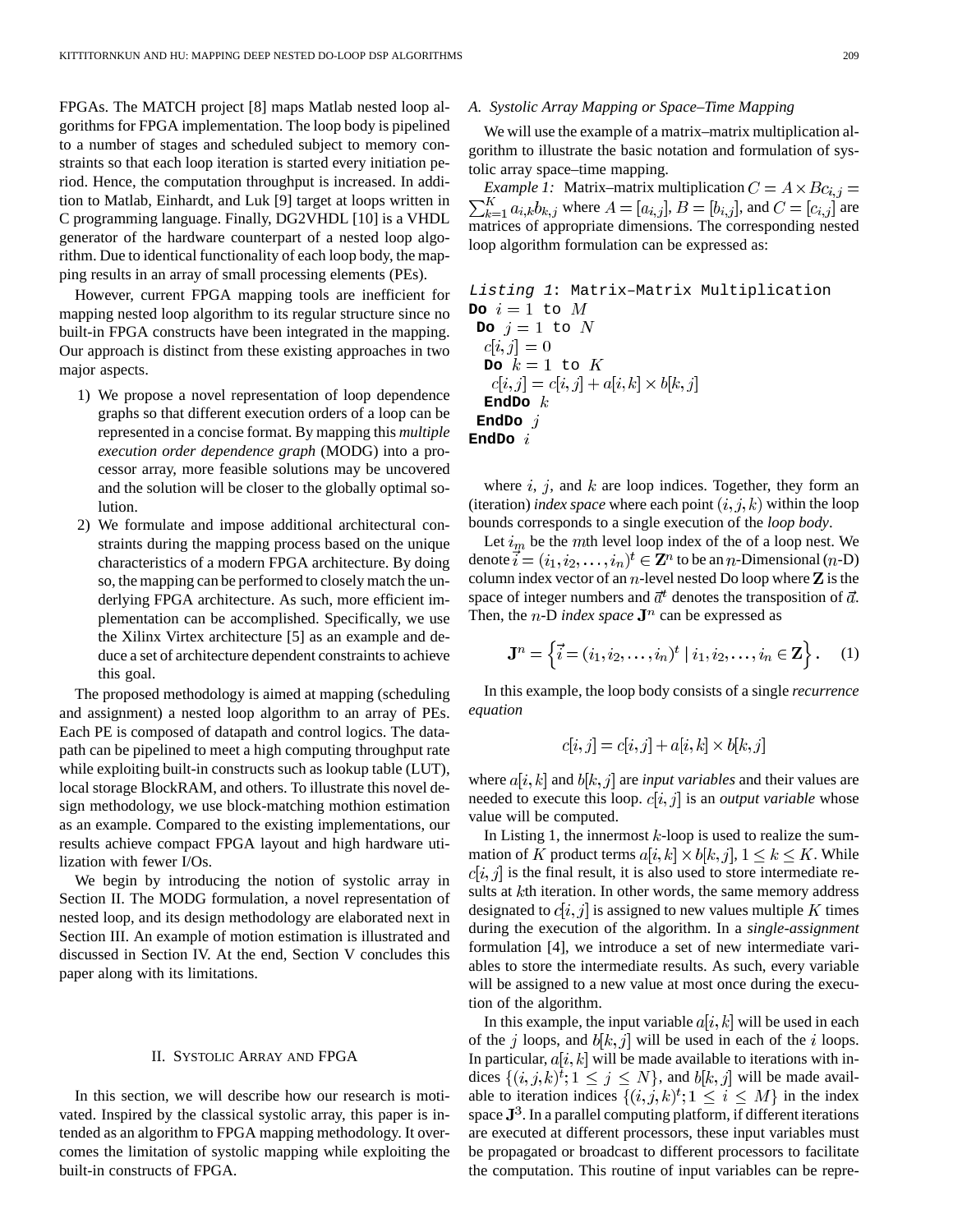

Fig. 1. The  $3 \times 3$  matrix–matrix multiplication in a 3-D dependence graph (a) and its node (loop body) (b).

sented using intermediate variables to ensure that the single-assignment constraint is satisfied.

With the introduction of these intermediate variables, every variable associated with a particular iteration will have the full set of indices. For example, the matrix–matrix multiplication loop body can now be rewritten as follows.

Listing <sup>2</sup>: Single-Assignment Matrix–Matrix Multiplication  $\mathbf{Do}$   $i=1$  to  $M$ **Do**  $i = 1$  to N **Do**  $k = 1$  to  $k$ <br>  $a_3[i, j, k] = \begin{cases} a_3[i, j - 1, k], & j > 0 \\ a[i, k], & j = 0 \end{cases}$ <br>  $b_3[i, j, k] = \begin{cases} b_3[i - 1, j, k], & i > 0 \\ b[k, j], & i = 0 \end{cases}$ <br>  $c_3[i, j, k] = \begin{cases} c_3[i, j, k - 1] + a_3[i, j, k] \times b_3[i, j, k], & k > 0 \\ 0, & k = 0 \end{cases}$  $c[i, j] = c_3[i, j, k], \quad k = K$ **EndDo EndDo EndDo**

In the above listing,  $a_3$  and  $b_3$  are the *transmittal variables* of a and b, respectively, and  $c_3$  is the *computation variable* of c. We may now define an inter-iteration *dependence vector* as the set of index differences between the output of each iteration (on the left-hand side of each equation) and the input (on the right-hand side of the equations). For example, the dependence vector of variable  $a_3, b_3$ , and  $c_3$  are  $d_{a_3} = (0, 1, 0)^t$ ,  $d_{b_3} = (1, 0, 0)^t$ , and  $\vec{d}_{c_3} = (0,0,1)^t$ , respectively.

The plot of a graph representing index points corresponding to the algorithm in the index space  $J^3$  and the dependence vectors is called the *dependence graph* [4] (DG). The DG of Listing 2 is plotted in Fig. 1. In other words, DG (also known as the iteration space DG [11]) is a graphical representation of data dependencies among loop iterations of a nested Do loop. It consists of a set of nodes (vertices) and a set of edges. Each node corresponds to a loop index,  $\vec{i} \in \mathbf{J}^n$ , or the innermost loop body regardless of its complexity. Each directional edge represents either a *propagation* or a *computation* dependence vector.

A loop nest is called a set of *uniform recurrence equations* (URE) [12] if its dependence vectors are independent of the loop index  $i$ . In other words, a UREs loop bounds are known constants before the execution of the algorithm. Almost all the data intensive nested loop formulated multimedia algorithms can be formulated as uniform recurrence equations.

In a URE formulated algorithm, each loop has a set of uniform dependence vectors, that can be described by a *dependence matrix*  $D_V$ 

$$
D_V = \begin{bmatrix} \vec{d}_b & \vec{d}_a & \vec{d}_c \end{bmatrix} = \begin{bmatrix} 1 & 0 & 0 \\ 0 & 1 & 0 \\ 0 & 0 & 1 \end{bmatrix}
$$

where  $V = \{a, b, c\}$  is a set of variables. Due to the regular structure of  $n$ -D DG, the task of scheduling and assignment of individual index (loop body) to be executed on a particular processor at a particular clock cycle can be solved using algebraic projection. This projection is called *systolic* or *space–time* mapping. The systolic mapping is limited to nested loop algorithm with uniform recurrence equation. The *mapping matrix*  $T[4]$  consists of a *scheduling vector*  $\vec{s}$  and a *processor allocation matrix* P. In this example,  $\vec{s} = (i, j, k)^t = (0, 0, 1)^t$  and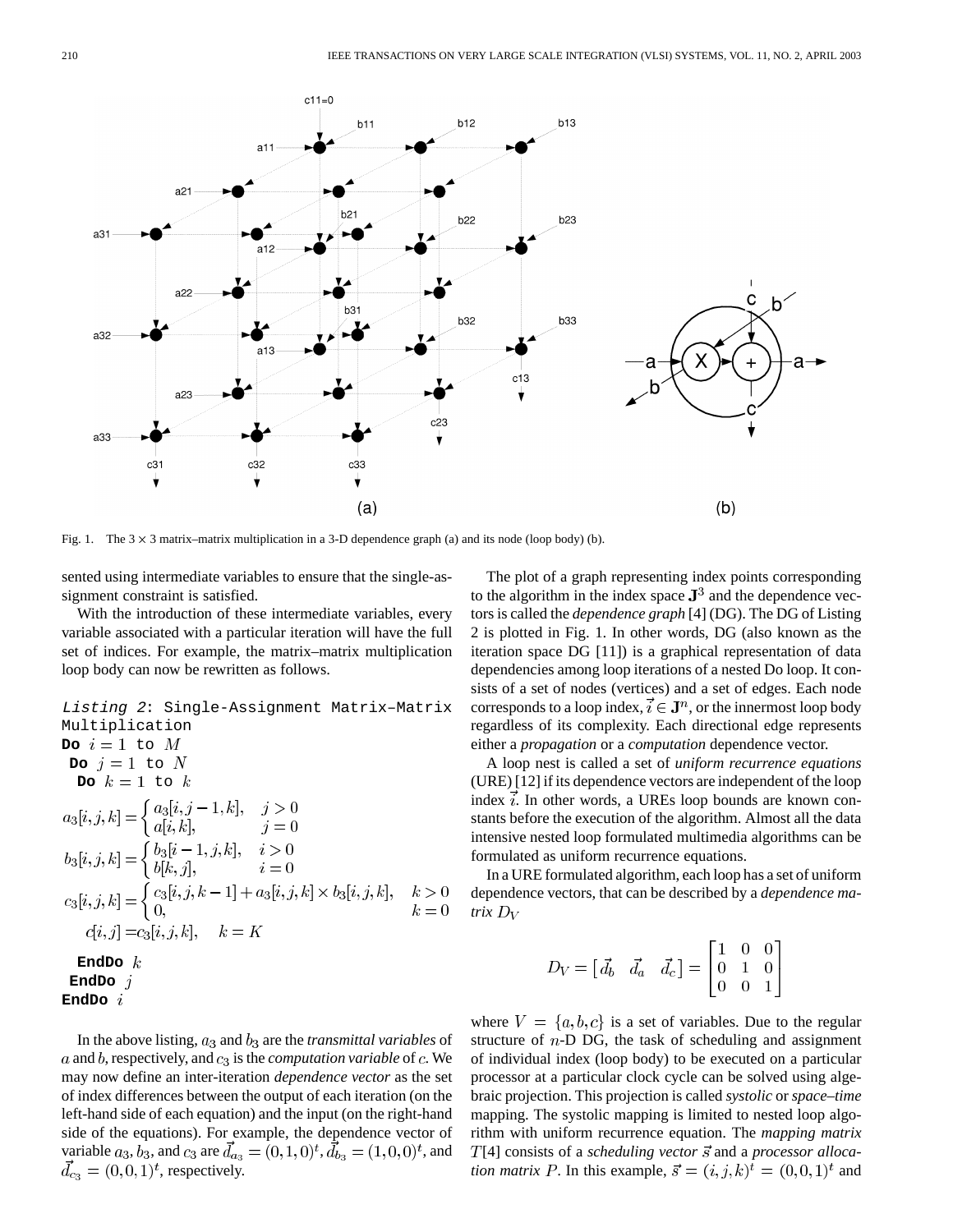

Fig. 2. Two-dimensional processor array for  $N \times N$  matrix multiplication,  $N = 3$  after the mapping (D indicates a register).

 $P = [\vec{p}_1 \quad \vec{p}_2 \quad \cdots \quad \vec{p}_{n-1}]$  where  $\vec{p}_m$  is an *n*-element column vector,  $1 \leq m \leq n - 1$ . T must be a nonsingular matrix so that the mapping has no conflict such that  $T\vec{p} \neq T\vec{q}$ , where  $\vec{p} \neq \vec{q}$ ,  $\forall \vec{p}$ ,  $\forall \vec{q} \in \mathbf{J}^n$ 

$$
T = \begin{bmatrix} \vec{s}^t \\ P^t \end{bmatrix} = \begin{bmatrix} 0 & 0 & 1 \\ 0 & 1 & 0 \\ 1 & 0 & 0 \end{bmatrix}
$$

The mapping of dependence matrix  $D_V$  results in a *delay–edge* matrix

$$
TD_V = \begin{bmatrix} \vec{s}^t \\ P^t \end{bmatrix} D_V = \begin{bmatrix} r_b & r_a & r_c \\ \vec{e}_b & \vec{e}_a & \vec{e}_c \end{bmatrix} = \begin{bmatrix} 0 & 0 & 1 \\ 0 & 1 & 0 \\ 1 & 0 & 0 \end{bmatrix}.
$$

The scalar–valued delay or pipeline register  $r_v$  is associated with an edge (inteprocessor link)  $\vec{e_v} = (x, y)^t$ . For example, the vector  $\vec{e}_c = (0,0)^t$  indicates a self loop where  $r_c = 1$  indicates one register element to store the intermediate results as shown in Fig. 2. It can be observed that the three-dimensional (3-D) DG has been projected along the  $k$  axis to a 2-D processor array and a 1-D execution schedule.

The existing systolic mapping methodology has a number of limitations due to an unreasonable assumption that data are always available. For instances, it makes the number I/O ports to the array grow as a function of problem size. A large number of I/O ports puts more pressure on the memory bandwidth to sustain such a high computation rate. Secondly, the notion of *memory hierarchy* has not been used. Memory hierarchy, consisting of register file, cache, and main memory, is very common in both embedded and general-purpose architecture. Specifically register file can store intermediate values for later usage. The fact in the past that transistors (logics) were relatively more expensive than the interconnects is opposite to the current situation particularly in FPGA. Based on these limitations, we will describe the solution in the context of multimillion gate FPGA architecture.

### *B. LUT-Clustered FPGA Architecture*

In this paper, we assume that a modern multimillion gate FPGA is used as a reconfigurable coprocessor tailored to computation and data-intensive algorithms. The algorithm is described in the form of inter-iteration dependence graph [4]. The resulting processor array can exploit both loop–level or inter-it-

Do 
$$
i_1 = l_1
$$
 to  $u_1$   
\n $\overrightarrow{D} \overrightarrow{O} i_n = l_n$  to  $u_n$   
\nInput/Propagation Statements  
\n $v_j^n[i] =\begin{cases} v_j[\mathcal{G}_{v_j}(i)], & i \in I'_{v_j} \\ v_j^n[i - d_{v_j}], & i \in I'_{v_j} \end{cases}$   
\nComputation/Initialization and Statements  
\n $v_k^n[i] =\begin{cases} v_k^f, & i \in I''_{v_k} \\ \mathcal{F}_{v_k}(v_k^n[i - d_{v_k}], v_j^n[i], \dots), & i \in I''_{v_k} \\ \text{Output Statements} \\ v_k[\mathcal{G}_{v_k}(i)] = v_k^n[i], & i \in I'_{v_k} \end{cases}$   
\nEndIDo  $i_n$   
\nEndIDo  $i_1$ 

Fig. 3. An n-level single-assignment nested Do-loop algorithm.

eration pipelining and parallelism in a multi-million gate FPGA architecture such as the Altera Apex II [6] and the Xilinx Virtex families [1], [5]. These FPGA architectures are LUT-clustered [13] in which each logic cluster is composed of a number of LUT's where intracluster interconnect is faster than intercluster (general-purpose) routing. Hence, local/pielined communication is preferred. After the mapping, each processor will consist of word-level cores provided by FPGA manufacturers such as Xilinx's Core Generator system. These cores are relationally placed and routed to exploit the faster local or intracluster interconnects.

Particularly, each cluster or configurable logic block is composed of four set of LUT's in the Virtex architecture [5]. Each LUT, associated with one flip-flop (FF) and carry logic, can function as a 4-input/1-output Boolean function generator, a synchronous programmable-length up to  $16 \times 1$ -bit shift register, first-in–first-out (FIFO) buffer, or a synchronous 16-entry  $\times$  1-bit ROM/RAM. Altogether, two LUT's can be programmed as either a 32-entry  $\times$  1-bit single-port ROM/RAM or a 16-entry  $\times$  1-bit dual-port ROM/RAM. Due to insufficient capacity and efficiency of an LUT, a number of 4096-bit BlockRAM's are integrated on chip. Each BlockRAM can be programmed to be of particular width and depth such as an 8-bit  $\times$  512-entry, 16-bit  $\times$  256-entry, single-/dual-port RAM. In addition, the Virtex II [1] features programmable 18-bit by 18-bit multiplies for DSP applications.

## III. MODG AND ITS DESIGN METHODOLOGY

This section discusses the notions of multiple-order dependence graph and its space–time mapping methodology. The mapping can be cast as an optimization searching for the optimal solution evaluated by a number of objective functions (performances) subject to the design and architectural constraints (costs). Because the complexity of MODG is of high-order polynomial, heuristic search strategies are necessary to seek the near optimal solution.

## *A. -Dimensional Multiple-Order Dependence Graph ( -D MODG)*

A generalized model of single-assignment nested Do loop is shown in Fig. 3 where  $l_m$  and  $u_m$  are index variable  $i_m$ 's lower and upper bounds and  $m = 1, 2, ..., n$ . Three types of statements are included in the innermost loop body: the *Input/propa-*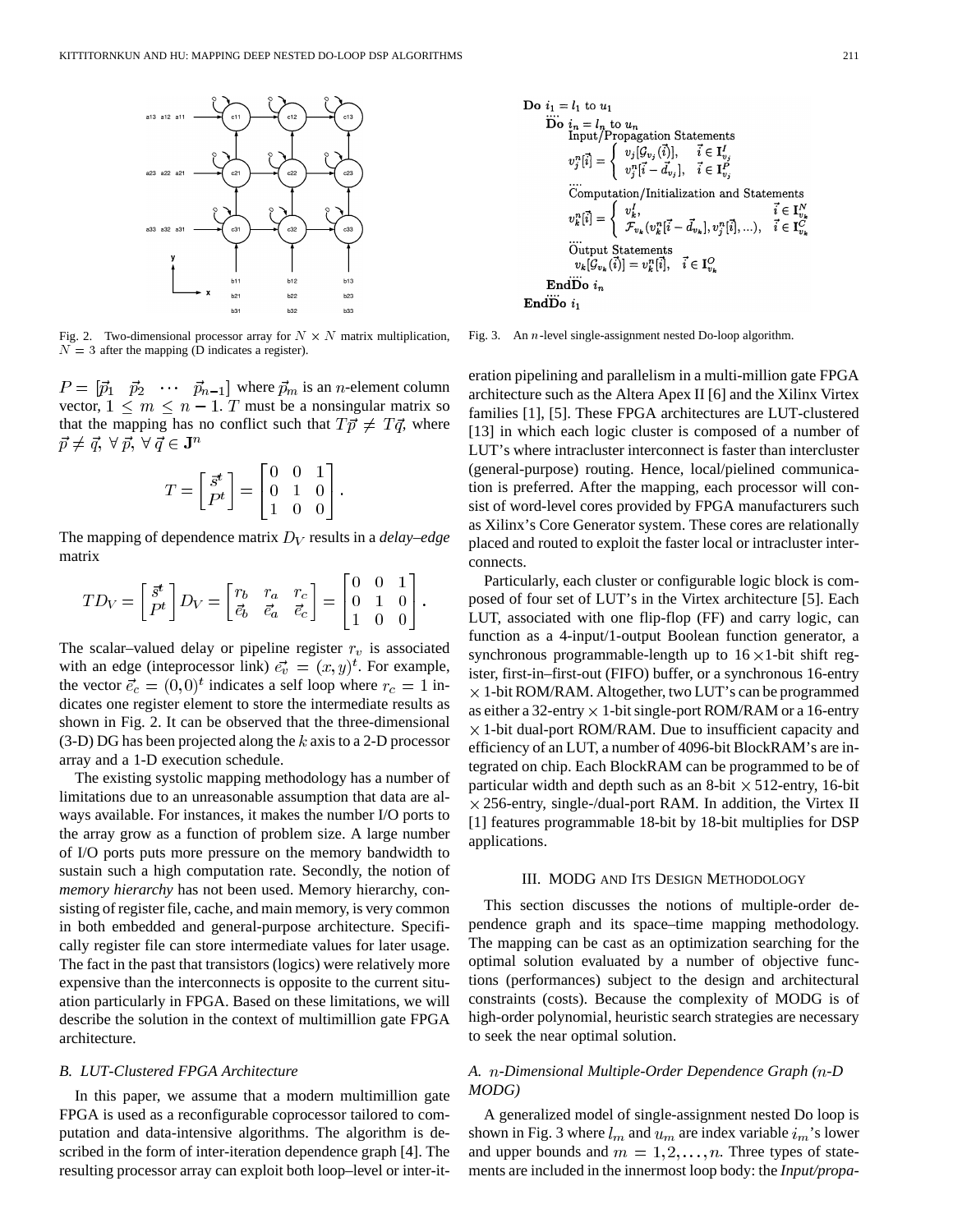*gation statement*, the *Computation/initialization statement*, and the *Output statement*. Each type of statement corresponds to a particular type of the variables.

• *Transmittal variable*—An input variable  $v_j$  is first assigned to the transmittal variable  $v_i^n[\vec{i}]$  at iteration indices , and then propagated along a *propagation* dependence vector  $d_{v_i}$  for  $i \in \mathbf{I}_{n_i}^P$ . Specifically, (empty set).

Referring to Listing 2, we have  $a_3[\vec{i}]$  and  $b_3[\vec{i}]$  as transmittal variables. The initialization spaces of  $a_3$  and  $b_3$  are <br>  $\mathbf{I}_a^I = \{(i, j, k)^t \mid 1 \le i \le M, 1 \le k \le K, j = 0\}$ and  $\mathbf{I}_{b}^{T} = \{(i, j, k)^{t} | \leq j \leq N, 1 \leq k \leq K, i = 0\},\$ respectively.

- *Computation variable*—The computation variable  $v_k^n[\vec{i}]$ will be initialized to some constants at an index  $\vec{i} \in \mathbf{I}_{v_k}^N$ , and then will be assigned to intermediate values at other iterations  $\vec{i} \in \mathbf{I}_{v_k}^C$  according to the recurrence function  $\mathcal{F}_{v_k}$ . In Listing 2, we have and  $N, 1 \leq k \leq K$  where  $\mathcal{F}_c$  is the summation operation.
- *Output variable*—These are results that will be stored back to memories outside the array of processors. Their values will be assigned at a set of output index points  $\mathbf{I}_{v_k}^O$ . From Listing 2,  $c[i, j]$  is the output variable and  $I_c^{\mathcal{O}} = \{(i, j, k)^t \mid k = K\}$ . The indexing function of output variable c is  $\mathcal{G}_c(i, j, k) = (i, j)$  if  $k = K$ .

We define an MODG as a set of MODG nodes where each node is associated with a number of information fields including edges as dependence vectors as follows.

*Definition 1: n*-Dimensional Multiple-Order Depenence Graph,  $K_n$ .

An  $n$ -D MODG,  $K_n$ , is a set of MODG nodes. Each node,  $k_n \in K_n$ , is a collection of the following fields of information,  $n-D$  index, multiple-order dependence vectors set, input data set, output data set, and terminal flag set.  $\square$ 

Each *n*-D MODG node,  $k_n \in K_n$ , containing a tuple-of information fields is equivalent to

$$
k_n \triangleq (\vec{i}, D_V, I_V, O_V, F_V)
$$

where  $V$  is a set of variables. Similar to C++, we use "." to access a particular field of information. For example,  $k_n$ ,  $\vec{i}$  denotes an *n*-D index field,  $k_n \cdot \vec{i} = (i_1, i_2, \dots, i_n)^t \in \mathbf{J}^n$ .  $k_n \cdot I_V$  is a set of *input data*, where  $k_n.I_V = \{k_n.I_v \mid \forall v \in V\}$ . Likewise,  $k_n.O_V$  is a set of *output data*,  $k_n.O_V = \{k_n.O_v \mid \forall v \in V\}$ . Next, a set of Boolean *terminal flag* specifies whether the node is either an input or an output node for each variable,  $v \in V$ ,  $k_n.F_V = \{k_n.F_v \mid \forall v \in V\}$  where  $F_v \in \{0,1\}$  and  $F_v = 1$ denotes the true logic value. Finally,  $k_n.D_V$  is a set of dependence vectors associated with variable set  $V$ ,

$$
k_n.D_V = \{k_n.D_v \mid \forall v \in V\}
$$

where  $k_n.D_v$  denotes a set of all feasible dependence vectors of variable  $v. k_n. D_v$  can be obtained depending upon the following variable categories.

*1) Transmittal Variable:* An input variable  $v[\vec{g}]$  is reused, propagated and called the *transmittal* variable according to a single dependence vector  $\vec{d}_v$  as shown in Fig. 3, i.e.,  $k_n.D_v =$  $\vec{d}_v, \forall k_n \vec{i} \in \mathbf{I}_v^P \cup \mathbf{I}_v^I$ . This dependence vector is determined during the algorithm formulation and restricted to an adjacent or neighboring index. Hence, the propagation along a particular direction based on heuristic is imposed such that the DG becomes localized.

Actually, each  $v[\vec{q}]$  can be reused several times during the course of execution. Ordering should not be imposed as long as it is correctly delivered. To represent all the possible dependence vectors among all reusing MODG nodes, we define a *broadcast*  $index set$  as a set of  $n$ -D indices associated with each variable instance  $v[\vec{q}]$ :

$$
\mathbf{I}_v^{\vec{g}} = \left\{ k_n \vec{i} \mid \mathcal{H}_v(k_n \vec{i}) = \vec{g}, \forall k_n \in K_n \right\}
$$
 (2)

where  $\mathcal{H}_v(\vec{i}): \vec{i} \longrightarrow \vec{g}, \ \exists \ \vec{i} \in \mathbf{I}_v^P \cup \mathbf{I}_v^I$ . The indexing function  $\mathcal{H}_v$  is similar to  $\mathcal{G}_v(\vec{i})$  shown in Fig. 3. Therefore, at any index point, each variable is associated with a set of multiple-order dependence vectors

$$
k_n.D_v = \left\{ \vec{i}_1 - k_n . \vec{i} \mid k_n . \vec{i} \neq \vec{i}_1, \ \forall \vec{i}_1 \in \mathbf{I}_v^{\vec{g}} \right\}
$$

including the localized dependence vector  $\vec{d}_v$ .

*2) Computation Variable:* In a nested Do loop algorithm, the computation variable  $v$  is an output of a particular recurrence function  $\mathcal{F}_v$ . This function can be as simple as add, multiply, minimum, maximum, and the like. If these operators follow both commutative and associative laws such that

$$
\mathcal{F}_v(a,b) = \mathcal{F}_v(b,a)
$$

and

$$
\mathcal{F}_v(\mathcal{F}_v(a,b),c) = \mathcal{F}_v(a,\mathcal{F}_v(b,c)) \n= \mathcal{F}_v(b,\mathcal{F}_v(a,c))
$$

respectively, they are called *multiple-order* operators. Otherwise, functions or operators that do not follow both laws are considered *in-order*. Traditionally, each instance of computation variable  $v$  is computed and propagated along a local dependence vector  $d<sub>v</sub>$ , i.e.,

$$
k_n.D_v = \vec{d_v}, \quad \forall \ k_n.\vec{i} \in \mathbf{I}_v^N \cup \mathbf{I}_v^C
$$

as if it were an in-order operation.

Given a multiple-order operation,  $v[\vec{g}]$  can be computed in many different orders of execution. Ordering should be relaxed provided that it is semantically correct and its numerical condition is satisfied. To represent all the possible dependence vectors among all computing MODG nodes, we define an *multiple-order index set* as a set of MODG nodes of a variable  $v[\vec{g}]$ to be

$$
\mathbf{I}_v^{\vec{g}} = \left\{ k_n, \vec{i} \mid \mathcal{H}_v(k_n, \vec{i}) = \vec{g}, \forall k_n \in K_n \right\}
$$
 (3)

where  $\mathcal{H}_v(\vec{i}) : \vec{i} \longrightarrow \vec{g}, \exists \vec{i} \in \mathbf{I}_v^N \cup \mathbf{I}_v^C$ . Therefore, a set of multiple-order dependence vectors of variable  $v$  can be obtained as

$$
k_n.D_v = \left\{ \vec{i}_1 - k_n.\vec{i} \mid k_n.\vec{i} \neq \vec{i}_1, \ \forall \vec{i}_1 \in \mathbf{I}_v^{\vec{q}} \right\}.
$$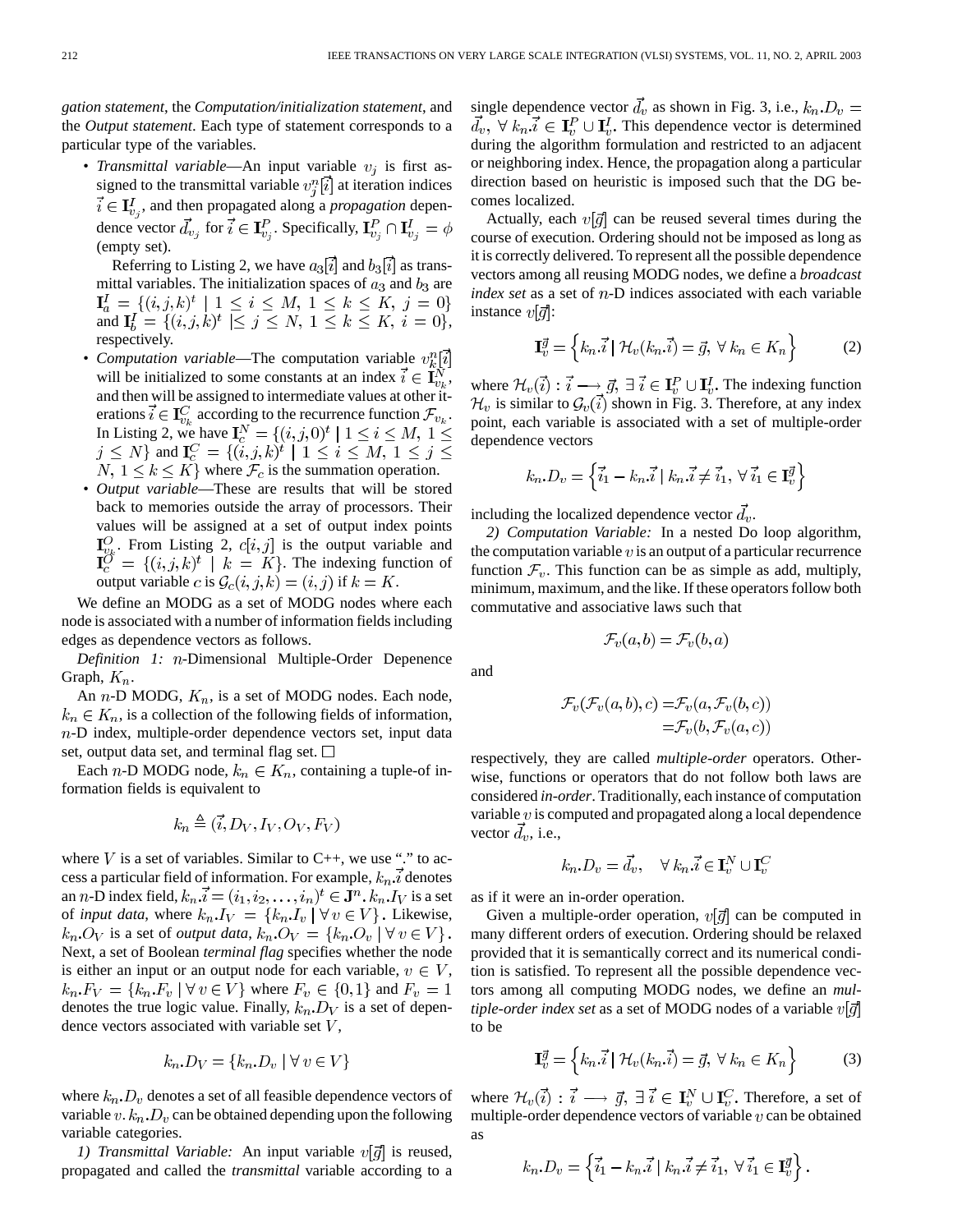Referring to the matrix product example, we can identify the indexing functions G of a, b, and c as  $\mathcal{G}_a(i, j, k) = (i, k)$  if  $j = 0$ ,  $\mathcal{G}_b(i, j, k) = (k, j)$  if  $i = 0$ , and  $\mathcal{G}_c(i, j, k) = (i, j)$  if  $k = K$ , respectively. On the other hand, the indexing function H of both input variables, a and b are  $\mathcal{H}_a(i,j,k) = (i,k)$  and  $\mathcal{H}_b(i, j, k) = (k, j)$ , respectively. Since the summation follows both associative and commutative laws, it is a multiple-order operation and its indexing function  $\mathcal{H}_c(i, j, k) = (i, j)$ .

## *B. One-Dimensional Space–Time Mapping*

We employ the 1-D space–time mapping of  $n$ -D MODG to a 1-D array of PEs. Although, it was originally proposed by Lee and Kedem [14], it is different from theirs in the following aspects:

- There is no restriction on the ratio of delay and edge length.
- Input and output ports are not necessary at either end of the array.

The index space  $J<sup>n</sup>$  defined in (1) is mapped (both assigned and scheduled) subject to the dependencies described by dependence vectors. The obtained schedule assumes synchronous operations in which the whole loop body is executed in one clock cycle latency. The advantages of 1-D array are threefold. First, the final 1-D array can be adjusted to fit the FPGA easily. Second, the input–output port is already on the array boundary. Third, the array is easy to rearrange to a 2-D array. The 1-D mapping matrix is defined below.

*Definition 2:* 1-D space–time mapping matrix,  $T_1$ 

The 1-D space–time mapping matrix  $T_1$  consists of a scheduling vector  $\vec{s}$  and an allocation vector  $\vec{P}$  as

$$
T_1 = \begin{bmatrix} \vec{s}^t \\ \vec{P}^t \end{bmatrix} = \begin{bmatrix} s_1 & s_2 & \dots & s_n \\ p_1 & p_2 & \dots & p_n \end{bmatrix}
$$
 (4)

where  $T_1 \in \mathbf{Z}^{2 \times n}$  and  $s_i, p_i \in \mathbf{Z}$ . Furthermore,  $\vec{s}$  and  $\vec{P}$  must be linearly independent so that  $\text{Rank}(T_1) = 2$ .  $\Box$ 

Prior to applying  $T_1$  to *n*-D MODG, let us define the 1-D PE array representation to accommodate the mapping.

*Definition 3:* One-D Processing Element Array,  $K_1$ 

A 1-D PE array is a set of nodes or PEs in which each node is resulting from a projection of a number of  $n$ -D MODG nodes. Each PE encapsulates the PE number and a clock schedule of feasible delay–edge pairs, input–output data, and terminal flags.  $\Box$ 

In other words, each PE is a tuple of  $(\mathbf{J}^1, t(\vec{i}), R_V, E_V, r_V, e_V, I_V, O_V, F_V)$ . Input, output, and terminal sets are assigned to a PE and ordered according to the synchronous schedule  $k_1 \cdot t(\vec{i})$ . Hence, it is equivalent to a set of  $n$ -D MODG nodes:

$$
k_1 \triangleq \left\{ k_n \mid k_1 \mathbf{J}^1 = \vec{P}^t(k_n, \vec{i}), \forall k_n \in K_n \right\}
$$
 (5)

assigned (allocated) to the PE number  $k_1 \textbf{J}^1$ ,  $PE_{\text{min}} \leq$  $k_1 \mathbf{J}^1 \leq PE_{\text{max}}$ , where  $PE_{\text{min}} = \min(\vec{P}^t \vec{q} | \vec{q} \in \mathbf{J}^n)$  and  $PE_{\text{max}} = \max (\vec{P}^t \vec{q} | \vec{q} \in \mathbf{J}^n)$ . The clock schedule associated with each  $k_1 \in K_1$  is obtained from

$$
k_1.t(\vec{i}) = \left\{ \vec{s}^t(k_n.\vec{i}) \mid k_1.\mathbf{J}^1 = \vec{P}^t(k_n.\vec{i}), \quad \forall \ k_n \in K_n \right\}.
$$

At a particular cycle  $\tau \in k_1.t(\vec{i})$  of PE number  $k_1 \mathbf{J}^1 = \vec{P}^t(k_n \cdot \vec{i}),$  its feasible edges and delay sets are  $k_1.E_V[\tau] = \{k_1.E_v[\tau] | \forall v \in V\}$  and  $k_1.R_V[\tau] =$  ${k_1.R_v[\tau] \mid \forall v \in V}$ . Each variable v's  $k_1.E_v[\tau]_{-1}.R_v[\tau]$ pair results from the space–time mapping of the multiple-order dependence vectors of an MODG node, such that

$$
\begin{aligned} \begin{bmatrix} k_1.R_v[\tau] \\ k_1.E_v[\tau] \end{bmatrix} &= T_1(k_n.D_v) \\ &= \begin{bmatrix} \frac{\vec{s}^t}{\vec{P}^t} \end{bmatrix} k_n.D_v \end{aligned}
$$

In addition, the terminal flag set at this cycle  $\tau$  becomes  $k_1.F_V[\tau] = \{k_1.F_v[\tau] | \forall v \in V\}$  where  $k_1.F_v[\tau] = k_n.F_v$ . Finally, the final edge–delay pair,  $k_1 \cdot e_v[\tau] - k_1 \cdot r_v[\tau]$ ,  $k_1 \cdot e_v[\tau] \in k_1 \cdot E_v[\tau], k_1 \cdot r_v[\tau] \in k_1 \cdot R_v[\tau],$  are chosen appropriately subject to the design objectives (performance) and design constraints (cost) in Section III-B1 and B2.

*1) Mapping Objective Functions: Performance:* The 1-D PE array can be evaluated based on the following performance characteristics. As objective functions, the number of cycles, the number of PEs, and the utilization are analogous to the execution time, the area, and the efficiency in hardware, respectively. Besides, physical input–output pins and memory bandwidth are of increased importance as the speed gap between logic and memory, especially dynamic RAM gets wider. Additionally, these objective functions can be used to constrain the search as well.

• Number of cycles,  $N_{\text{cycle}}$ : for FPGA implementation, the total parallel execution time,  $t_{\text{total}}$ , can be computed by

$$
t_{\text{total}} = t_{\text{cycle}} \times N_{\text{cycle}}
$$

where  $t_{\text{cycle}}$  is the PEs longest critical propagation delay, which depends on the PE architecture and the implementation technology, and  $N_{\text{cycle}}$  is the number of clock cycles [4] given by

$$
N_{\text{cycle}} = \max_{\vec{p}, \vec{q} \in \mathbf{J}^n} \left\{ \vec{s}^t(\vec{p} - \vec{q}) \right\} + 1. \tag{6}
$$

In other words, it is the number of cuts by the equitemporal hyperplane [15] perpendicular to the scheduling vector  $\vec{s}$ . Although,  $N_{\text{cycle}}$  seems to depend on the scheduling vector  $\vec{s}$  only, the question on how many PEs are utilized and how the data are delivered to the right PE still remains.

• Number of PEs,  $N_{\text{PE}}$ : in the 1-D or linear array mapping, the number of PEs,  $N_{\text{PE}}$  can be expressed as

$$
N_{\rm PE} = \rm PE_{\rm max} - \rm PE_{\rm min} + 1. \tag{7}
$$

In other words,  $N_{\text{PE}}$  is the number of distinct projections of the index space  $J^n$  on the vector  $\vec{P}$ .

• Utilization,  $U$ : the maximum PE array utilization is the maximum ratio of active PEs and the number of PEs,  $N_{\text{PE}}$ . It is obtained by

$$
U_{\text{max}} = \frac{\max_{\tau} \left| \{ k_1 \mid \tau \in k_1.t(\vec{i}) \} \right|}{N_{\text{PE}}} \tag{8}
$$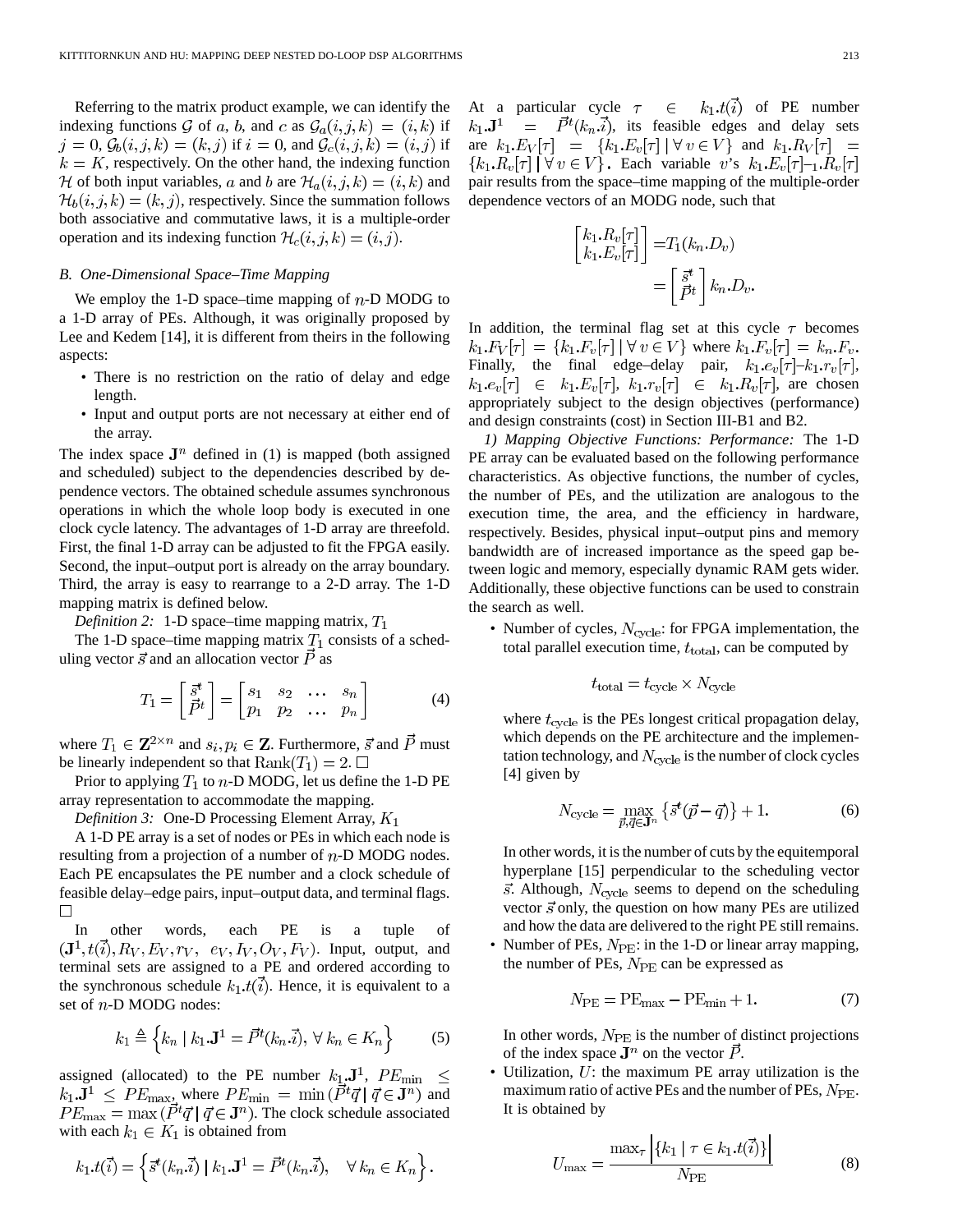where  $|a|$  denotes the cardinality or size of set a. On the other hand, the average utilization is the ratio of the number of MODG nodes and the  $N_{\text{cycle}} - N_{\text{PE}}$  product

$$
U_{\text{avg}} = \frac{|K_n|}{N_{\text{PE}} \times N_{\text{cycle}}}. \tag{9}
$$

• Number of input–output ports, #*IO*: due to limited number of physical I/O pins of a given target architecture, it is important to minimize the number of I/O ports. Based on our formulation, the set of PEs performing I/O of either input or output variable v at cycle  $\tau$  is

$$
IO_{v}[\tau] = \left\{ k_{1} \mid k_{1}.F_{v}[\tau] = 1, \quad \tau \in k_{1}.t(\vec{i}), \quad \forall k_{1} \in K_{1} \right\}.
$$
\n(10)

Therefore, the number of variable  $v$ 's I/O ports is given by

$$
\#IO_v = \max |IO_v[\tau]| \tag{11}
$$

where  $|IO_v[\tau]|$  denotes the size of  $IO_v[\tau].$ 

• Memory bandwidth: the memory bandwidth associated with variable  $v$ ,  $B_v$ , is the number of input–output instances via a particular input–output port per unit time. In this case, the unit time is a clock cycle. From (10),  $B_v$  is equivalent to the total number of input–output occurrences averaged over  $N_{\text{cycle}}$ ,

$$
B_v = \frac{\sum\limits_{\tau \in k_1, t(\vec{i}), \forall k_1 \in K_1} |\text{IO}_v[\tau]|}{N_{\text{cycle}}}.
$$
 (12)

*2) Design Constraints:* The 1-D space–time mapping is basically a search of scheduling and allocation vectors yielding the best PE arrays according to certain objective functions and subject to the following design constraints within bounded search space. The mapping process is targeted as a computer-aided design tool. On the contrary to traditional mapping, it lets constraints decide the feasibility, and connectivity, as well as the final architecture. In general, the mapping conflicts prune out the infeasible solutions. The propagation and multiple-order constraints are responsible for assigning input and output ports. In addition, the causality constraint will validate the solution whether the producer–consumer concept is violated.

• Mapping conflict: due to insufficient rank of  $T_1$ , a mapping conflict occurs when two MODG nodes are assigned to the same PE and scheduled at the same cycle, i.e.,  $T_1 \vec{p} = T_1 \vec{q}, \ \vec{p} \neq \vec{q}, \ \vec{p}, \vec{q} \in \mathbf{J}^n$ . Unlike [14] and [16], no *communication conflict* is introduced by our method. In order to efficiently detect the conflicts, a 2-D integer array A of size  $N_{\text{PE}} \times N_{\text{cycle}}$  is used such that

No conflicts 
$$
\xleftarrow{\text{III}} A[T_1\vec{q}] \leq 1, \quad \forall \vec{q} \in \mathbf{J}^n
$$
 (13)

where

$$
A[T_1\vec{q}] = \begin{cases} 0, & \text{initialization} \\ A[T_1\vec{q}] + 1, & \text{otherwise.} \end{cases}
$$

Each array element  $A[T_1 \vec{q}]$  is increased by one if the previous value is zero from the initialization phase. Otherwise, the computation conflict is detected. The worst-case time complexity of this method is  $O(N^n)$  where  $N =$ 

 $\max \{u_i - l_i + 1, i = 1, 2, ..., n\}$  while that of [14] is  $O(N^{2n})$ .

• Propagation constraint: despite the fact that a systolic array can achieve high computation throughput, one of the reasons that it has not been successful is partly due to its high demand of memory bandwidth. As a result, every input variable should be traced and reused as many times as possible to eliminate redundant memory fetches. Thus, we can eventually save the bandwidth and the number of I/O ports. Hence, the input port should be determined after the mapping process rather than from a predetermined terminal flag assigned by a human designer. The input port is assigned to a  $k_1$  PE where the first instance of data appears and propagated to the next instance. Permissible edge-delay pairs are obtained by eliminating edges that point backward in the time domain.

The mapping process starts by initializing the terminal vectors  $k_n.F_v = 0$ ,  $\forall k_n \in K_n$ . After space–time mapping, the terminal flag will be true at the first appearance in the broadcast index set  $I_v^{\vec{g}}$  in (2) of each input instance  $v[\vec{g}]$ . Thus, the terminal flag is assigned by

$$
k_1.F_v[\tau] = \begin{cases} 1, & \tau = \min(k_1.t(\vec{i})) \\ 0, & \tau > \min(k_1.t(\vec{i})) \end{cases} \quad \forall \, k_n.\vec{i} \in \mathbf{I}_v^{\bar{g}}
$$

• Multiple-order operation constraint: likewise, given an output variable  $v$  after mapping, the terminal flag will be true at the last appearance in the multiple-order index set of each instance  $v[\vec{g}]$ ,  $\mathbf{I}_{v}^{\vec{g}}$  in (3). Thus, the terminal flag is assigned by

$$
k_1.F_v[\tau] = \begin{cases} 1, & \tau = \max(k_1.t(\vec{i})) \\ 0, & \tau < \max(k_1.t(\vec{i})) \end{cases} \quad \forall \ k_n.\vec{i} \in \mathbf{I}_v^{\vec{y}}
$$

• Causality constraint: the purpose of this causality constraint is to prevent consuming intermediate data before it is fully produced. For every instance of intermediate producer variable  $v_p[f]$  and instance of consumer variable  $v_c[\vec{g}]$ , the following inequality must be satisfied

$$
\max\left(\vec{s}^t\vec{p}\mid \forall\,\vec{p}\in\mathbf{I}_{v_p}^{\vec{f}}\right)<\min\left(\vec{s}^t\vec{q}\mid \forall\,\vec{q}\in\mathbf{I}_{v_c}^{\vec{g}}\right).
$$
 (14)

## *C. FPGA Architectural Constraints*

In addition to the application of MODG to very large scale integration (VLSI) implementation, our current target architecture is the SRAM-based FPGAs such as those of Xilinx Virtex family [1], [5]. Furthermore, our methodology can be slightly modified to match other targets such as Altera APEX II and Lucent Orca FPGAs because they have similar (almost the same) features as those of Xilinx Virtex family.

*1) Programmable-Length Shift Register or FIFOs:* It is a magnificent feature of the LUT of an SRAM-based FPGA and can be exploited by our design methodology to propagate input data that are unknown at design time. Each LUT can be programmed as 1-bit shift register of  $N \leq 16$  length. Hence, an 8-bit N-cycle delay consumes only eight LUTs if  $N \leq 16$  rather than  $8N$  flip-flops (FFs) or equivalently  $8N$  LUTs in FPGA because one FF is provided per LUT [5]. For an input variable  $v$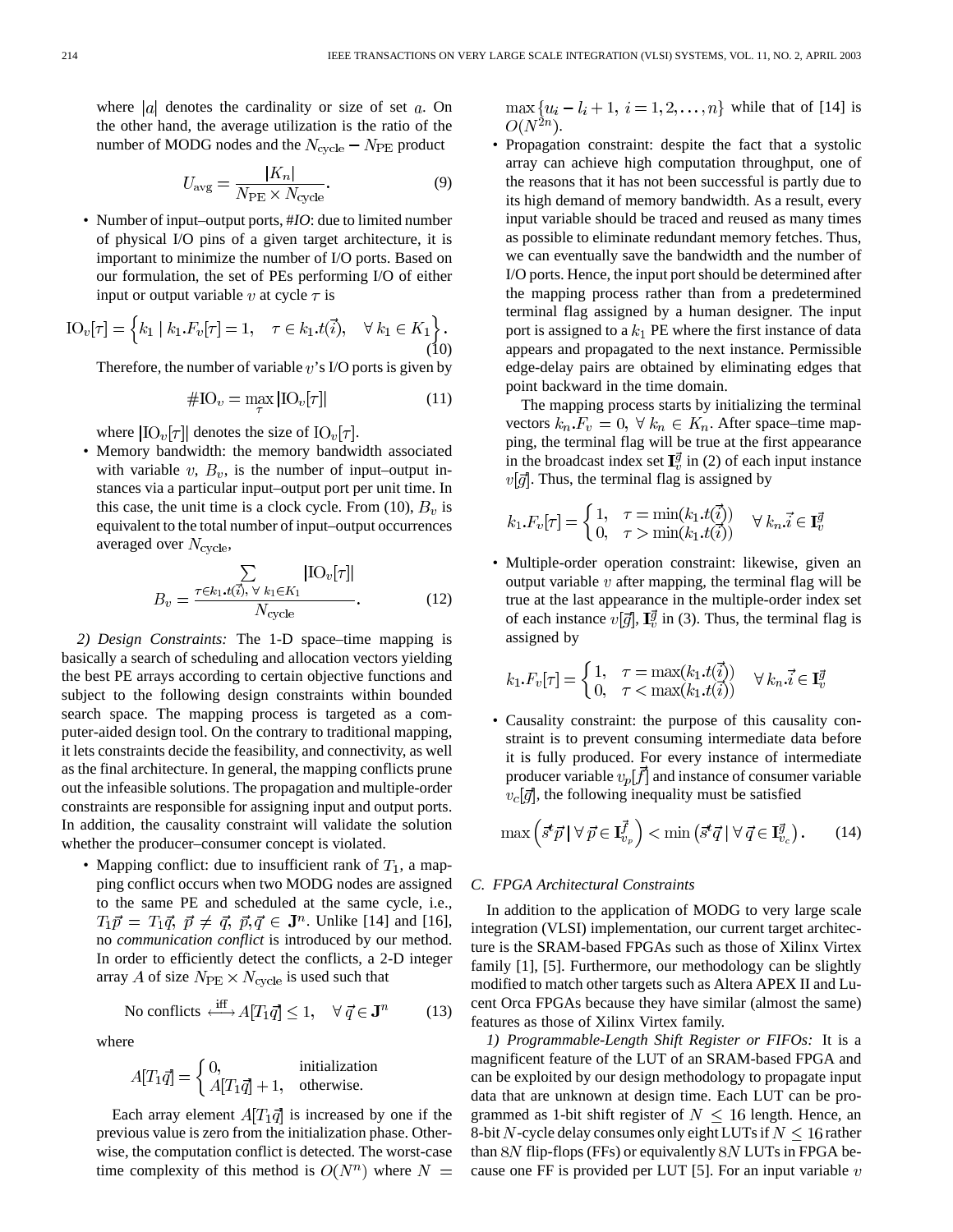at PE  $k_1 \in K_1$ , the final edge–delay pair at cycle  $\tau \in k_1.t(\vec{i})$  is subject to the following

$$
k_1.r_v[\tau] > 0
$$
  
\n
$$
k_1.e_v[\tau] \neq 0
$$
  
\n
$$
|k_1.e_v[\tau]|(k_1.r_v[\tau]) = \min(k_1.R_V[\tau]|k_1.E_v[\tau]|). \quad (15)
$$

*2) ROM/RAM:* Besides working as the 4-bit input/1-bit output Boolean function generator, an LUT can be utilized as a single- or dual-port ROM/RAM. According to [5], two LUTs in the same slice can be configured as a single-port 32-entry  $\times$ 1-bit ROM/RAM or a dual-port 16-entry  $\times$ 1-bit ROM/RAM. Unlike a hardwired ASIC design, FPGA can be reconfigured with any initialization values embedded in the configuration bit stream. ROM and RAM are suitable for input and output variables, respectively. This is due to the fact that RAM can be updated while ROM cannot. However, the control mechanism is a little more complex.

For a constant and known input variable v at PE  $k_1 \in K_1$ , the delay and edge sets at cycle  $\tau \in k_1.t(\overrightarrow{i})$  are subject to the following equations to utilize the distributed ROM

$$
k_1.R_v[\tau] = \{mN \mid N > 0, m \neq 0, m \in \mathbf{Z}\}
$$
  

$$
k_1.E_v[\tau] = \{0\}.
$$
 (16)

The constraints are similar for an output variable  $v$  to use distributed RAM.

*3) Three-State Buffer:* To save the multiplexer which actually consumes LUTs, an output bus with three-state buffers is an efficient alternative to a high fan-in multiplexer. The output data is placed on the bus at different cycles without bus collision. This design strategy consumes virtually zero LUT provided that built-in three-state buffers are inherently available from the occupied logic LUTs. A bus-based design for an output variable  $v$ is subject to the following constraints

$$
#IO_{v}[\tau] = 1, \quad \forall \tau \in k_1.t(i), \ \forall k_1 \in K_1
$$
  

$$
\#IO_{v} > 1.
$$
 (17)

## *D. Heuristic Search*

We denote  $N = \max(u_i - l_i, 1 \le i \le n)$  in order to determine the space–time complexity of an MODG. Hence, in a particular  $n$ -level nested Do loop algorithm, the number of MODG nodes is  $O(N^n)$ . In addition, the variable *reuse factor* is a polynomial function of N, e.g.,  $O(N^m)$ ,  $1 \le m \le n$ . Therefore, the worst-case number of dependence vectors is  $O(N^n \times |V|N^m) = O(|V|N^{n+m})$  where |V| is the number of variables. Regarding the matrix multiplication example, the maximum data reuse factor can be express as  $O(N)$  and  $|V| = 3$ . Consequently, the total number of dependence vectors is  $O(3N^4)$ .

With an exhaustive search for  $T_1$  in (4), the number of search iterations to be conducted is  $O(M^{2n})$ , where  $u_i \leq M \leq \prod_{i=1}^n (u_i)$  and  $1 \leq i \leq n$ . Each search iteration has to manipulate an MODG of  $O(|V|N^{n+m})$  complexity. As a result, the complexity of an exhaustive search can reach  $O(|V|N^{n+m} \times M^{2n}) = O(|V|N^{n+m}M^{2n})$ . Due to the insufficient rank of  $T_1$ , the solutions are sparsely scattered which makes the exhaustive search inefficient and time-consuming.

Do 
$$
v = 0
$$
 to  $N_v - 1$   
\n
$$
MV[h, v] = (0, 0);
$$
\n
$$
D_{min}[h, v] = \infty;
$$
\nDo  $m = 0$  to  $2p$   
\nDo  $n = 0$  to  $2p$   
\nDo  $n = 0$  to  $2p$   
\n
$$
MAP[m, n] = 0;
$$
\nDo  $i = 0$  to  $N - 1$   
\nDo  $j = 0$  to  $N - 1$   
\n
$$
MAD[m, n] = MAD[m, n] + |x[hN + i, vN + j|]
$$
\n
$$
-y[hN + i + m - p, vN + j + n - p];
$$
\nEndDo  $j, i$   
\nIf  $D_{min}[h, v] > MAD[m, n]$   
\n
$$
D_{min}[h, v] = MAD[m, n];
$$
\n
$$
MV[h, v] = [m - p, n - p];
$$
\nEndIf

```
EndDo n, m, h, v
```
Fig. 4. Six-level nested Do loop FSBM motion estimation algorithm.

In order to speedup the searching process, a heuristic search strategy is necessary. A much smaller search set is defined as

$$
S = \left\{0, \pm 1, \prod(u_iu_j), \prod(u_iu_ju_k), \ 1 \leq i,j,k \leq n\right\}.
$$

From the definition of  $T_1$  in (4), the complexity of heuristic search is reduced to  $O(|V|N^{n+m}|S|^{2n})$ , where  $[|S|] = n^3 +$  $n^2 + 3 \ll M$ . As a matter of fact, each search iteration is independent of one another, a number of different iterations can be distributed in a high throughput network of workstations, e.g., Condor [17] and compared the performance evaluations at the end. Finally, the problem size should be scaled down to reduce the computational complexity.

## IV. MOTION ESTIMATION: AN EXAMPLE

Due to limited space, we can only demonstrate the use of our methodology using, block matching motion estimation.

It has been widely accepted that the full search block matching (FSBM) motion estimation is one of the most time-consuming task for digital video encoding. Several hardwired ASICs have been manufactured including the STi3220 motion estimation processor [18]. As a major step toward saving memory bandwidth, Yeo and Hu [19] proposed the formulation of a six-level nested Do-loop algorithm to represent a single-frame, multiple-block motion estimation. A typical video frame consists of  $N_h \times N_v$  blocks of pixels where  $N_h$ is the number of blocks in each row and  $N_v$  is the number of rows in each frame. A motion vector,  $[m, n]$  of an  $N \times N$  block of pixels, which yields the minimum *mean-absolute distortion* (MAD) between current block and the  $(2p + 1)^2$  candidates in the search area, can be obtained from

$$
MV = arg\{\min MAD[m, n]\} - [p, p]
$$

where  $0 \leq m, n \leq 2p$ , p is the *search range* in number of pixels and usually less than or equal to block size  $N$ . The corresponding MAD of a vector  $[m, n]$  is obtained by

$$
MAD[m, n] = \sum_{i=0}^{N-1} \sum_{j=0}^{N-1} |x[i, j] - y[i + m - p, j + n - p]|
$$

where  $x[i, j]$  and  $y[i, j]$  are the luminance pixels of the current and previous frames, respectively. A six-level nested Do loop MAD-based FSBM algorithm is shown in Fig. 4, where  $D_{\min}$  is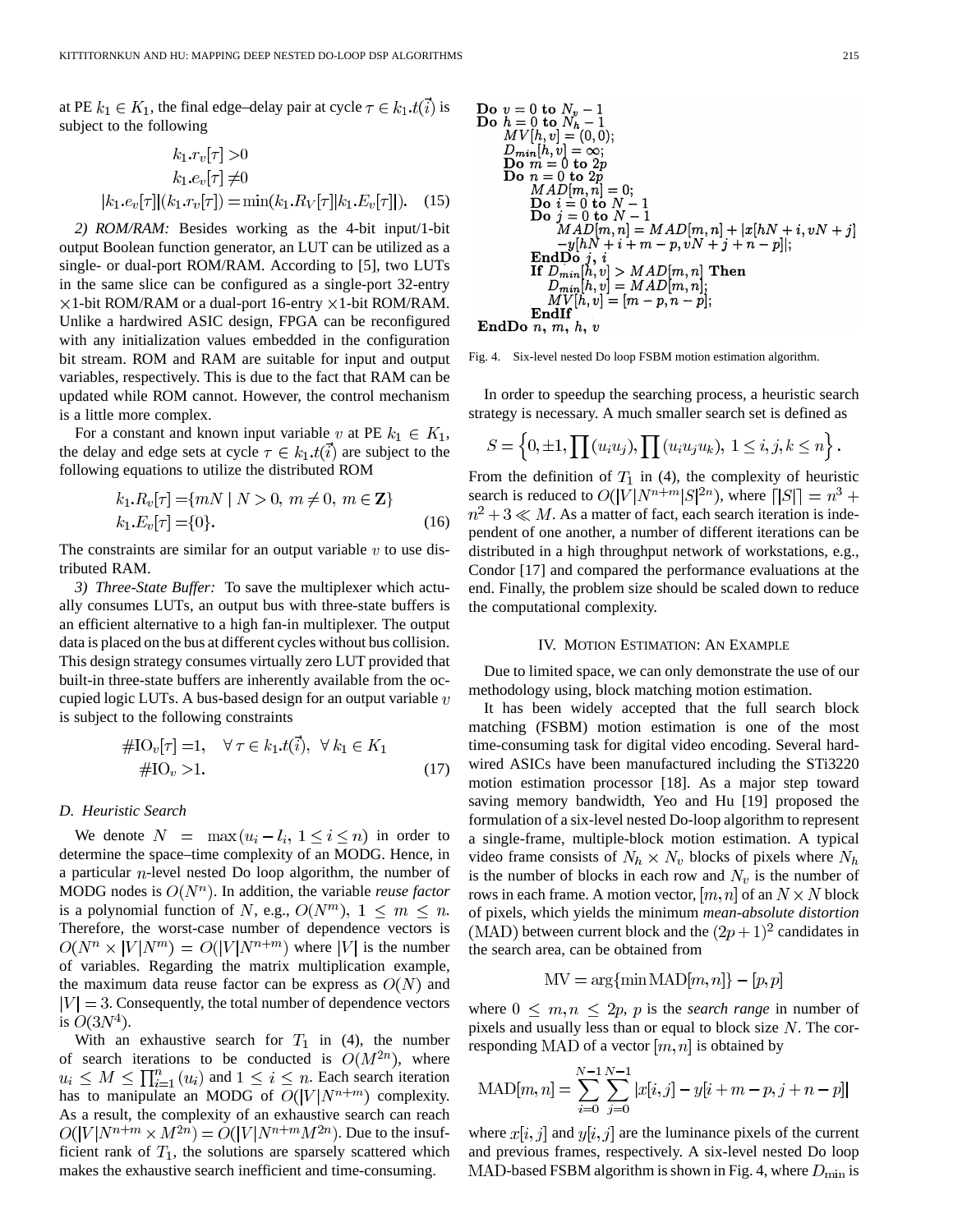

Fig. 5. Fully pipelined array of full search block matching motion estimation  $(N_h = Nv = 4, N = 4, p = N/2 = 2).$ 

the *minimum distortion* measured using MAD. It can be noticed that MAD and min are of multiple-order operators. In addition, it has been observed in [20] that there are many possible data propagation patterns. Therefore, the proposed MODG is applicable.

To make the problem tractable for analysis, we scale the problem size down to  $N_v = N_h = 4$ ,  $N = 4$ , and  $p = N/2 = 2$ . As indicated earlier in Section III-D,  $T_1$  must be searched to obtain the final one-dimensional (1-D) array that satisfies numerous constraints. In this case, the search was limited to the line-by-line pixel scanning order. This pixel scan reduces the buffer size to just one line of pixels rather than the whole frame in block scanning mode as previously used. Our objective is to equalize the bandwidth of current frame pixel  $x$ and previous frame pixel  $y$  while minimizing  $N_{\text{cycle}}$ 

$$
T_1 = \begin{bmatrix} N & N_h N^2 & 1 & 2p+1 & 1 & N^2 \\ 0 & 0 & 1 & 2p+1 & 0 & 0 \end{bmatrix}.
$$

The permissible edges-delay pair of each PE,  $k_1 \cdot e_v[\tau]$  –  $k_1.r_v[\tau]$ ,  $v \in \{x, y, D_{\min}\}$ , was chosen in such a way to minimize the total LUT consumption.

Each PE in Fig. 5 corresponds to a motion vector  $[m, n]$  with the relationship to PE number  $k_1 \mathbf{J}^1 = nN + m$  Hence, the array must be composed of  $(2p+1)^2$  PEs. The candidate MAD is accumulated from for consecutive  $N$  cycles and stored for  $N_hN$  cycles while waiting for its next period of computation.  $N_h$  M-bit MADs are stored in a distributed dual-port RAM occupying 2M LUTs for smaller video frame size ( $N_h \le 16$ ). In a bigger frame size  $(16 \ll N_h \leq \lfloor 4096/M \rfloor)$ , the dual-port BlockRAM [5] should be used instead. The  $x[i, j]$  pixels, as shown in Fig. 6, are fetched in line scanning mode. This pattern can efficiently utilize data cache's both spatial and temporal locality. The  $y[i, j]$  pixels are reused to the minimum memory bandwidth required. The array exploits the use of LUTs as delay elements or first-in first-out (FIFOs). This leads to a more compact layout where a 16-bit FIFOs occupies the space of only one LUT instead of 16 LUTs if it is designed using 16 FFs. Tables I and II summarize and compare the attained motion estimation processor array with other FPGA implementations.

| x[i,j] |  |                                                                                                                                                    |  |  |     | y[i,j]                                                        |  |  |                                                                                                                                                                     |  |
|--------|--|----------------------------------------------------------------------------------------------------------------------------------------------------|--|--|-----|---------------------------------------------------------------|--|--|---------------------------------------------------------------------------------------------------------------------------------------------------------------------|--|
|        |  | 3, 5 14, 4 13, 4 12, 4 11, 4<br>$10, 4$ 9, 4 8, 4 7, 4 6, 4<br>$5, 4$ 4, 4 3, 4 14, 3 13, 3<br>12,3 11,3 10,3 9,3 8,3<br>$7,3$ 6, 3 5, 3 4, 3 3, 3 |  |  |     |                                                               |  |  | 13, 2 13, 2 13, 2 13, 2 13, 2<br>8, 3 8, 3 8, 3 8, 3 8, 3<br>$3, 4$ $3, 4$ $3, 4$ $15, 3$ $15, 3$<br>$10, 4$ 10, 4 10, 4 10, 4 10, 4<br>$5,5$ 5,5 5,5 5,5 5,5       |  |
|        |  |                                                                                                                                                    |  |  | (a) |                                                               |  |  |                                                                                                                                                                     |  |
|        |  | 10,5 9,5 8,5 7,5 6,5<br>$5, 5$ 4, 5 3, 5 14, 4 13, 4<br>12,4 11,4 10,4 9,4 8,4<br>$7, 4$ 6, 4 5, 4 4, 4 3, 4<br>14, 3 13, 3 12, 3 11, 3 10, 3      |  |  |     | $3, 4$ $3, 4$ $3, 4$ $15, 3$ $15, 3$<br>$5,5$ 5,5 5,5 5,5 5,5 |  |  | 8, 3 8, 3 8, 3 8, 3 8, 3<br>$10, 4$ 10, 4 10, 4 10, 4 10, 4<br>12, 5 12, 5 12, 5 12, 5 12, 5                                                                        |  |
|        |  |                                                                                                                                                    |  |  | (b) |                                                               |  |  |                                                                                                                                                                     |  |
|        |  | 5,6 4,6 3,6 14,5 13,5<br>12,5 11,5 10,5 9,5 8,5<br>$7,5$ 6,5 5,5 4,5 3,5<br>14,4 13,4 12,4 11,4 10,4<br>$9, 4$ 8, 4 7, 4 6, 4 5, 4                 |  |  |     |                                                               |  |  | $3, 4$ $3, 4$ $3, 4$ $3, 4$ $3, 4$<br>$10, 4$ 10, 4 10, 4 10, 4 10, 4<br>$5, 5$ $5, 5$ $5, 5$ $5, 5$ $5, 5$<br>12, 5 12, 5 12, 5 12, 5 12, 5<br>7,6 7,6 7,6 7,6 7,6 |  |
|        |  |                                                                                                                                                    |  |  | (c) |                                                               |  |  |                                                                                                                                                                     |  |

Fig. 6. A fully pipelined schedule of full search block matching motion estimation: (a) at cycle  $\tau = 35$ , (b)  $\tau = 36$ , and (c)  $\tau = 37 \ (N_h = N v = 4, \ N = 4, \ p = N/2 = 2).$ 

TABLE I BLOCK MATCHING MOTION ESTIMATION PE'S DATAPATH AREA COMPLEXITY (LUTS) ESTIMATED FROM THE XILINX CORE GENERATOR,  $(N_h = Nv = 3, N = 4, p = N/2 = 2)$ 

| Performance             | Using LUT | Using |
|-------------------------|-----------|-------|
| 8-bit $ x $             |           |       |
| 16-bit Adder            | 16        | 16    |
| 16-bit Comparison       |           |       |
| 8-bit $x$ 's Reg.       |           | 16    |
| 8-bit $y$ 's Reg.       |           | 56    |
| 16-bit $D_{min}$ 's RAM |           |       |
|                         |           |       |

TABLE II PERFORMANCE COMPARISON FOR 2-D FSBM ME ARRAYS,  $N = 4$ ,  $p = N/2 = 2$ 

| References                |       |           | [19   |       | Ours  |
|---------------------------|-------|-----------|-------|-------|-------|
|                           | R2    | vpe       |       |       |       |
| Scan Mode                 | Block | Block     | Block | Block | Line  |
| Range                     |       |           | ົ     |       | 72    |
| $N_{PE}$                  |       | 16        |       | 25    |       |
| Cycles/Frame              | 656   | 656       | 272   | 256   | 256   |
| LÙTs                      | 440   | $1.904\,$ | 1,024 | 2,289 | 2,625 |
| LUTs/PE                   | 90    | 119       | 64    | 92    | 105   |
| $B_{\pmb{y}}/B_{\pmb{x}}$ | 10    |           |       |       |       |
| Fan-Out                   |       | 100       | 16    |       |       |
| pins)                     | 80    | 40        |       |       | 32    |

## V. CONCLUSION

A novel multiple (execution)-order dependence graph (MODG) and its FPGA mapping constraints are proposed for run-time configurable systolic arrays. As concise representations of several fundamental nested loop algorithms, MODG can be exploited to obtain array structures that match well to the modern SRAM-based FPGA architectures such as the Xilinx Virtex II and so on. Therefore, the obtained array is close to the globally optimal solution in many aspects: minimal execution time, reasonable LUT consumption, low I/O pins, high-hardware utilization, and eventually low-power consumption. In conjunction with either the Xilinx Floorplaner or the custom-made tool, the implementation of the obtainable